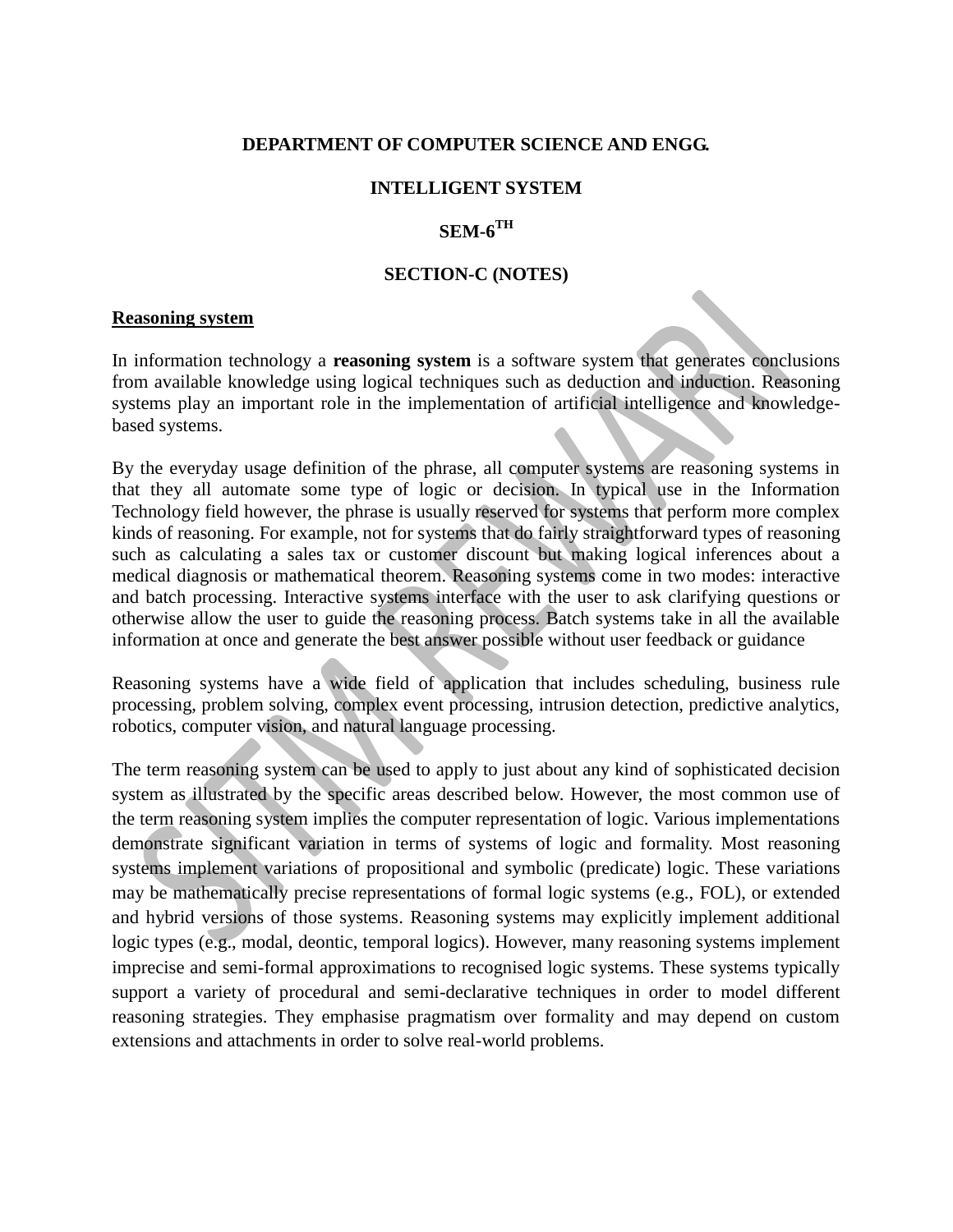Many reasoning systems employ [deductive reasoning](https://en.wikipedia.org/wiki/Deductive_reasoning) to draw [inferences](https://en.wikipedia.org/wiki/Inference) from available knowledge. These inference engines support forward reasoning or backward reasoning to infer conclusions via [modus ponens.](https://en.wikipedia.org/wiki/Modus_ponens) The [recursive](https://en.wikipedia.org/wiki/Recursion) reasoning methods they employ are termed ['forward chaining'](https://en.wikipedia.org/wiki/Forward_chaining) and ['backward chaining'](https://en.wikipedia.org/wiki/Backward_chaining), respectively. Although reasoning systems widely support deductive inference, some systems employ [abductive,](https://en.wikipedia.org/wiki/Abductive_reasoning) [inductive,](https://en.wikipedia.org/wiki/Inductive_reasoning) [defeasible](https://en.wikipedia.org/wiki/Defeasible_reasoning) and other types of reasoning. [Heuristics](https://en.wikipedia.org/wiki/Heuristic) may also be employed to determine acceptable solutions to [intractable problems.](https://en.wikipedia.org/wiki/Computational_complexity_theory#Intractability)

Reasoning systems may employ the [closed world assumption](https://en.wikipedia.org/wiki/Closed_world_assumption) (CWA) or [open world assumption](https://en.wikipedia.org/wiki/Open_world_assumption) (OWA). The OWA is often associated with [ontological](https://en.wikipedia.org/wiki/Ontology) knowledge representation and the [Semantic Web.](https://en.wikipedia.org/wiki/Semantic_Web) Different systems exhibit a variety of approaches to [negation.](https://en.wikipedia.org/wiki/Negation) As well as [logical](https://en.wikipedia.org/wiki/Logical_complement) or [bitwise complement,](https://en.wikipedia.org/wiki/Bitwise_complement) systems may support existential forms of strong and weak negation including [negation-as-failure](https://en.wikipedia.org/wiki/Negation_as_failure) and 'inflationary' negation (negation of non[-ground atoms\)](https://en.wikipedia.org/wiki/Ground_expression). Different reasoning systems may support [monotonic](https://en.wikipedia.org/wiki/Monotonic_function#Monotonic_logic) or [non-monotonic](https://en.wikipedia.org/wiki/Non-monotonic_logic) reasoning, [stratification](https://en.wikipedia.org/wiki/Stratification_%28mathematics%29) and other logical techniques.

### **Reasoning under uncertainty**

Many reasoning systems provide capabilities for reasoning under [uncertainty.](https://en.wikipedia.org/wiki/Uncertainty) This is important when building [situated](https://en.wikipedia.org/wiki/Situated) [reasoning agents](https://en.wikipedia.org/wiki/Distributed_Multi-Agent_Reasoning_System) which must deal with uncertain representations of the world. There are several common approaches to handling uncertainty. These include the use of certainty factors, [probabilistic](https://en.wikipedia.org/wiki/Probability) methods such as [Bayesian inference](https://en.wikipedia.org/wiki/Bayesian_inference) or [Dempster–Shafer theory,](https://en.wikipedia.org/wiki/Dempster–Shafer_theory) multi-valued (['fuzzy'](https://en.wikipedia.org/wiki/Fuzzy_logic)) logic and various [connectionist](https://en.wikipedia.org/wiki/Connectionism) approaches.

### **STATISTICAL REASONING**

There are several techniques that can be used to augment knowledge representation techniques with statistical measures that describe levels of evidence and belief . an important goal for many problem solving systems is to collect evidence as the systems goes along and to modify its behavior , we need a statistical theory of evidence. Bayesian statistics is such a theory which stresses the conditional probability as fundamental notion.

# **FUZZY LOGIC**

In fuzzy logic, we consider what happens if we make fundamental changes to our idea of set membership and corresponding changes to our definitions of logical operations. While traditional set-theory defines set membership as a Boolean predicate, fuzzy set theory allows us to represent set membership as a possibility distribution such as tall-very for the set of tall people and the set of very tall people. This contrasts with the standard Boolean definition for tall people where one is either tall or not and there must be a specific height that defines the boundary. The same is true for very tall. In fuzzy logic, one's tallness increases with one's height until the value 1 is reached. So it is a distribution. Once set membership has been redefined in this way, it is possible to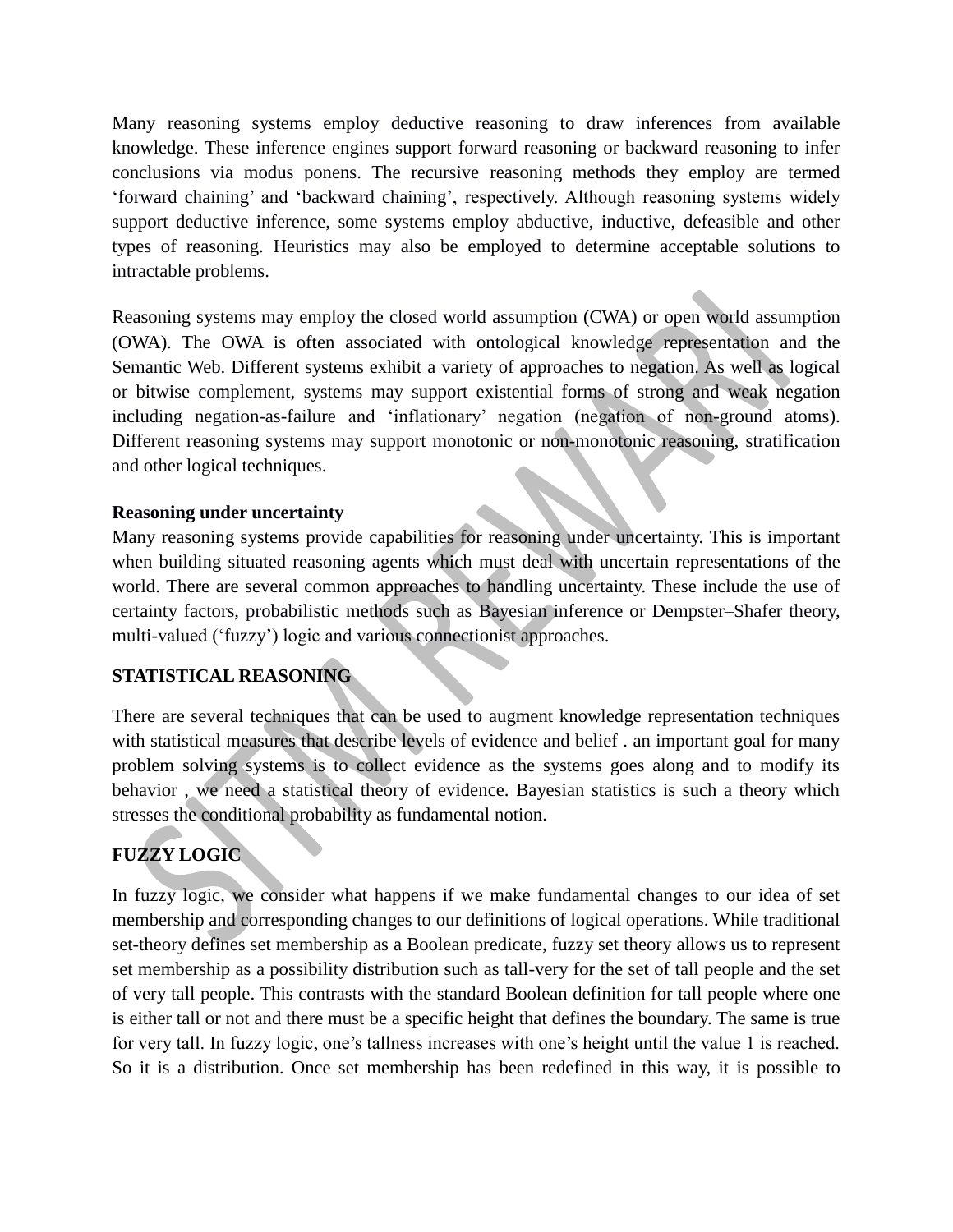define a reasoning system based on techniques for combining distributions. Such reasoners have been applied in control systems for devices as diverse as trains and washing machines.

Fuzzy Logic Systems (FLS) produce acceptable but definite output in response to incomplete, ambiguous, distorted, or inaccurate (fuzzy) input.

# **What is Fuzzy Logic**

Fuzzy Logic (FL) is a method of reasoning that resembles human reasoning. The approach of FL imitates the way of decision making in humans that involves all intermediate possibilities between digital values YES and NO.

The conventional logic block that a computer can understand takes precise input and produces a definite output as TRUE or FALSE, which is equivalent to human's YES or NO.

The inventor of fuzzy logic, Lotfi Zadeh, observed that unlike computers, the human decision making includes a range of possibilities between YES and NO, such as −

The fuzzy logic works on the levels of possibilities of input to achieve the definite output.

### **Implementation**

- It can be implemented in systems with various sizes and capabilities ranging from small micro-controllers to large, networked, workstation-based control systems.
- It can be implemented in hardware, software, or a combination of both.

# **Why Fuzzy Logic**

Fuzzy logic is useful for commercial and practical purposes.

- It can control machines and consumer products.
- It may not give accurate reasoning, but acceptable reasoning.
- Fuzzy logic helps to deal with the uncertainty in engineering.
- **Knowledge Base** − It stores IF-THEN rules provided by experts.
- **Inference Engine** − It simulates the human reasoning process by making fuzzy inference on the inputs and IF-THEN rules.
- **• Defuzzification Module** − It transforms the fuzzy set obtained by the inference engine into a crisp value.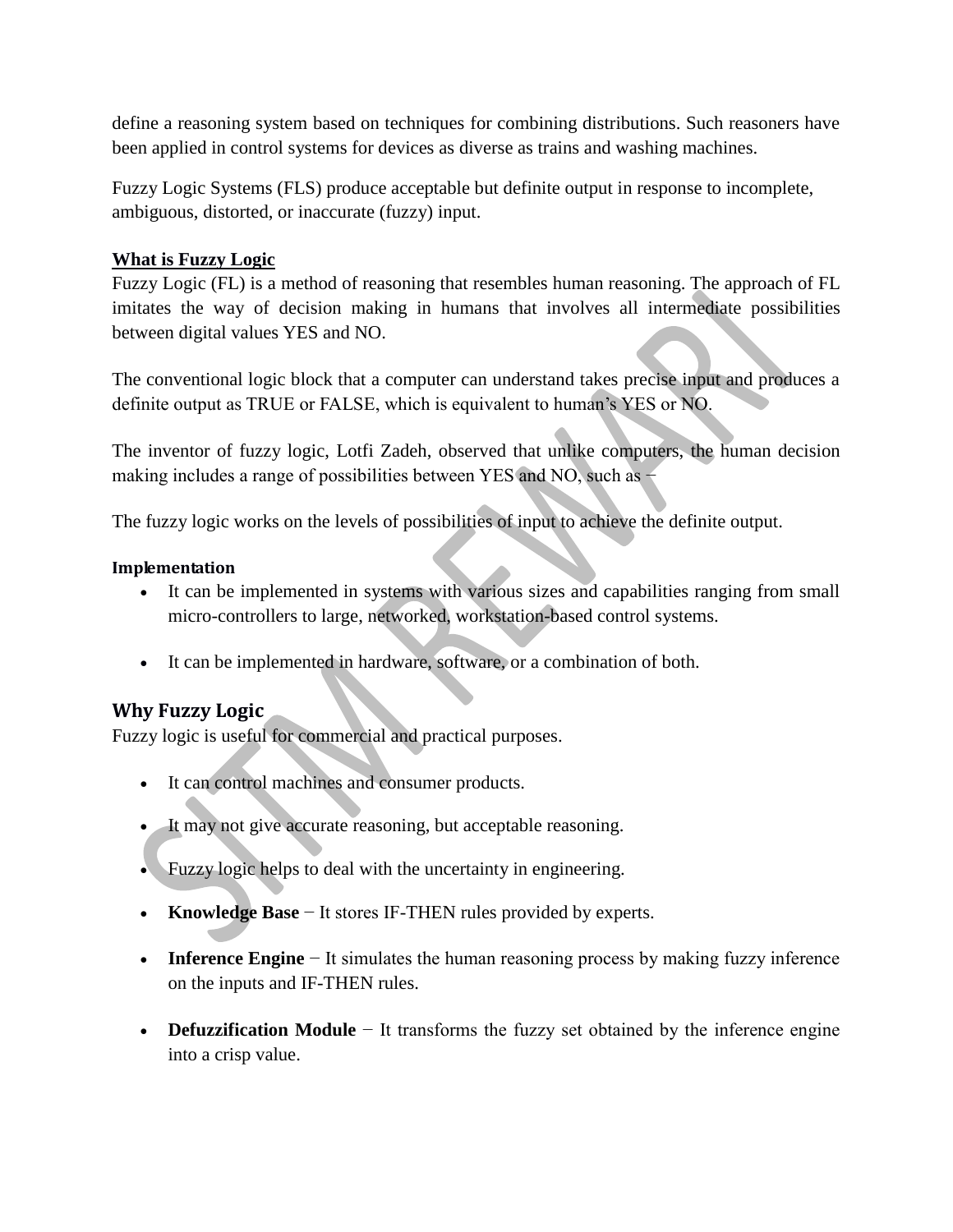

The **membership functions work on** fuzzy sets of variables.

### **Membership Function**

Membership functions allow you to quantify linguistic term and represent a fuzzy set graphically. A **membership function** for a fuzzy *set A* on the universe of discourse X is defined as  $\mu A: X \rightarrow$ [0,1].

Here, each element of *X* is mapped to a value between 0 and 1. It is called **membership value** or **degree of membership**. It quantifies the degree of membership of the element in *X* to the fuzzy set *A*.

- x axis represents the universe of discourse.
- y axis represents the degrees of membership in the [0, 1] interval.

There can be multiple membership functions applicable to fuzzify a numerical value. Simple membership functions are used as use of complex functions does not add more precision in the output.

All membership functions for **LP, MP, S, MN,** and **LN** are shown as below −

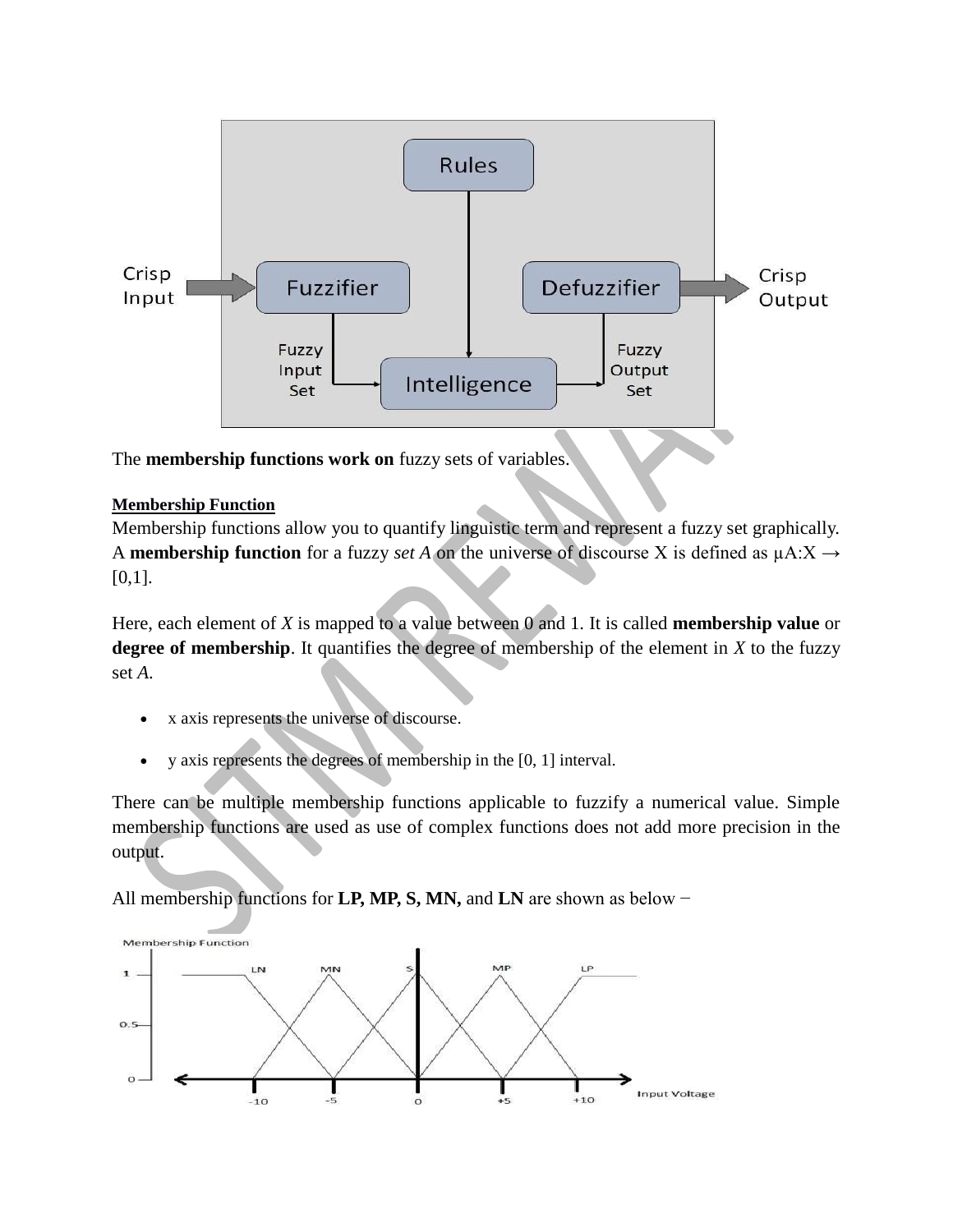The triangular membership function shapes are most common among various other membership function shapes such as trapezoidal, singleton, and Gaussian.

Here, the input to 5-level fuzzifier varies from  $-10$  volts to  $+10$  volts. Hence the corresponding output also changes.

# **Example of a Fuzzy Logic System**

Let us consider an air conditioning system with 5-level fuzzy logic system. This system adjusts the temperature of air conditioner by comparing the room temperature and the target temperature value.



# **Algorithm**

- Define linguistic variables and terms.
- Construct membership functions for them.
- Construct knowledge base of rules.
- Convert crisp data into fuzzy data sets using membership functions. (fuzzification)
- Evaluate rules in the rule base. (Inference Engine)
- Combine results from each rule. (Inference Engine)
- Convert output data into non-fuzzy values. (defuzzification)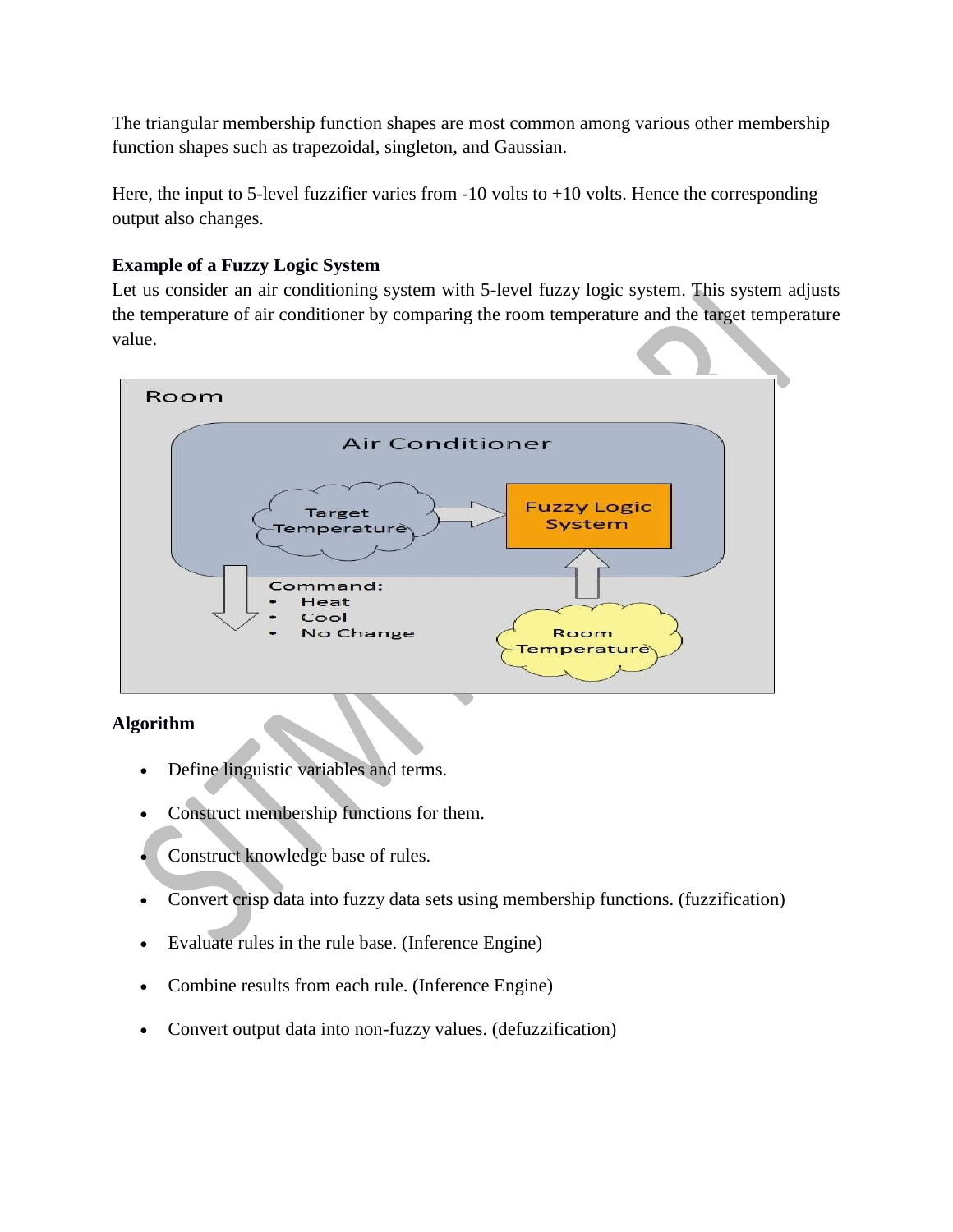**Spatial–temporal reasoning** is an area of [artificial intelligence](https://en.wikipedia.org/wiki/Artificial_Intelligence) which draws from the fields of [computer science,](https://en.wikipedia.org/wiki/Computer_science) [cognitive science,](https://en.wikipedia.org/wiki/Cognitive_science) and [cognitive psychology.](https://en.wikipedia.org/wiki/Cognitive_psychology) The theoretic goal—on the cognitive side—involves representing and reasoning spatial-temporal knowledge in mind. The applied goal—on the computing side—involves developing high-level control systems of robots for navigating and understanding time and space.

### **Non-monotonic Reasoning**

The definite clause logic is **monotonic** in the sense that anything that could be concluded before a clause is added can still be concluded after it is added; adding knowledge does not reduce the set of propositions that can be derived.

A logic is **non-monotonic** if some conclusions can be invalidated by adding more knowledge. The logic of definite clauses with negation as failure is non-monotonic. Non-monotonic reasoning is useful for representing defaults. A **default** is a rule that can be used unless it overridden by an exception.

For example, to say that *b* is normally true if *c* is true, a knowledge base designer can write a rule of the form

 $b \leftarrow c \land \sim ab_a$ .

where  $ab_a$  is an atom that means abnormal with respect to some aspect *a*. Given *c*, the agent can infer *b* unless it is told *aba*. Adding *ab<sup>a</sup>* to the knowledge base can prevent the conclusion of *b*. Rules that imply *ab<sup>a</sup>* can be used to prevent the default under the conditions of the body of the rule.

Traditional systems based on predicate logic are monotonic . Here number of statements known to be true increases with time. New statements are added and new theorems are proved, but the previously known statements never become invalid.

In monotonic systems there is no need to check for in consistencies between new statements and the old knowledge. When a proof is made , the basis of the proof need not be remembered, since the old statements never disappear. But monotonic systems are not good in real problem domains where the information is incomplete, situations change and new assumptions are generated while solving new problems.

Non monotonic reasoning is based on default reasoning or "most probabilistic choice". S is assumed to be true as long as there is no evidence to the contrary. For example when we visit a friend's home, we buy biscuits for the children . because we believe that most children like biscuits. In this case we do not have information to the contrary. A computational description of default reasoning must relate the lack of information on X to conclude on Y.

Default reasoning ( or most probabilistic choice) is defined as follows: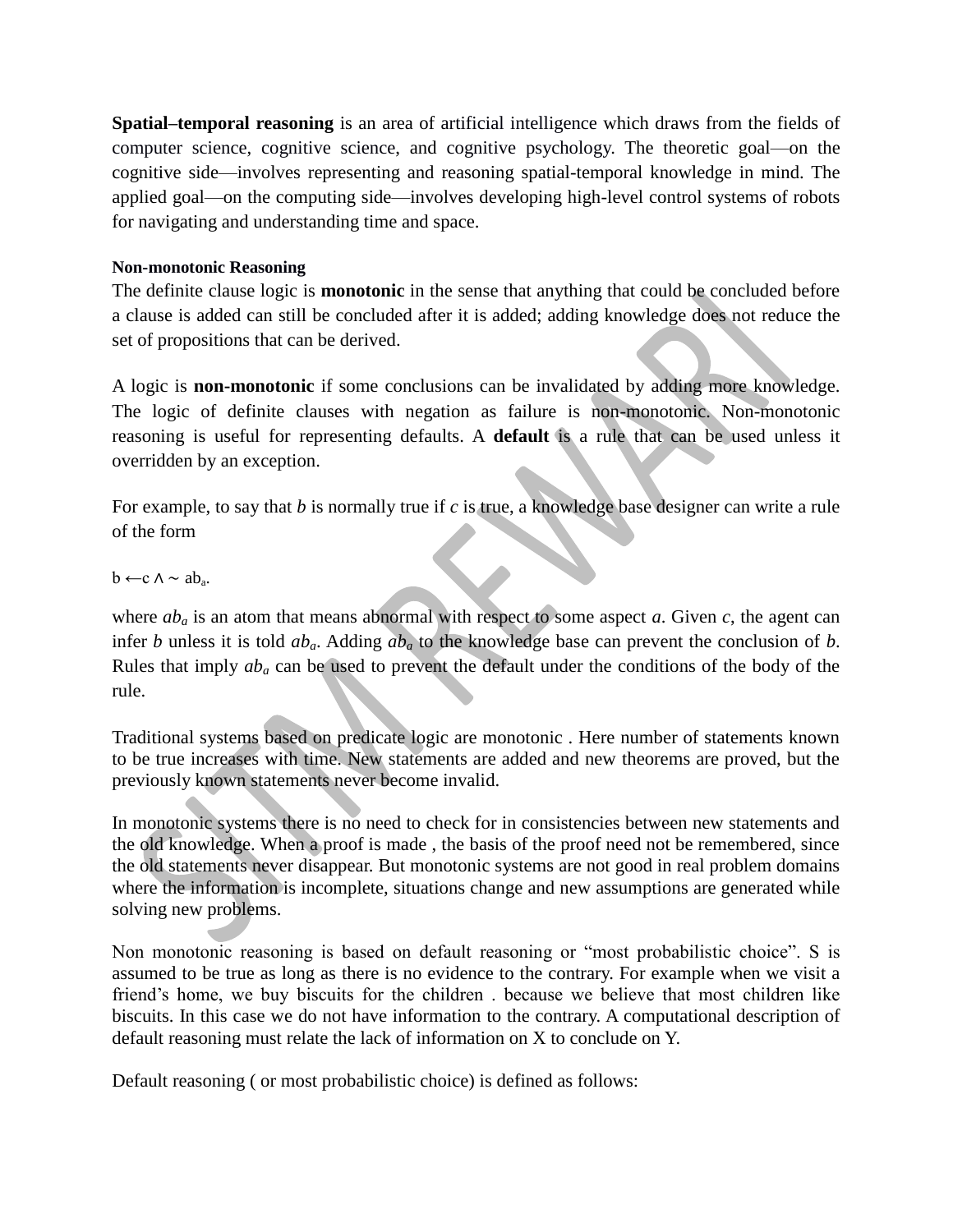Definition  $1:$  If X is not known, then conclude Y.

Definition 2 : If X can not be proved, then conclude Y.

Definition 3: If X can not be proved in some allocated amount of time then conclude Y.

It is to be noted that the above reasoning process lies outside the realm of logic. It conclude on Y if X can not be proved, but never bothers to find whether X can be proved or not. Hence the default reasoning systems can not be characterized formally. Even if one succeeds in gaining complete information at the moment, the validity of the information may not be for ever, since it is a changing world. What appears to be true now, may be so at a later time ( in a non monotonic system).

One way to solve the problem of a changing world to delete statements when they are no longer accurate, and replace them by more accurate statements. This leads to a non monotonic system in which statements can be deleted as well as added to the knowledge base. When a statement is deleted, other related statements may also have to be deleted. Non monotonic reasoning systems may be necessary due to any of the following reasons.

- The presence of incomplete inforamtio0n requires default reasoning.
- A changing world must be described by a changing database.
- Generating a complete solution to a problem may require temporary Assumptions about partial solutions.

Non monotonic system is harder to deal with than monotonic systems. This is because when a statement is deleted as "no more valid", other related statements have to be backtracked and they should be either deleted or new proofs have to be found for them. This is called dependency directed backtracking (DDB). In order to propagate the current changes into the database, the statements on which a particular proof depends, should also be stored along with the proof. Thus non – monotonic systems require more storage space as well as more processing time than monotonic systems.

# **PLANNING**

Planning is a key ability for intelligent systems, increasing their autonomy and flexibility through the construction of sequences of actions to achieve their goals. It has been an area of research in artificial intelligence for over three decades. Planning techniques have been applied in a variety of tasks including robotics, process planning, web-based information gathering, and autonomous agents and spacecraft mission control.

Planning involves the representation of actions and world models, reasoning about the effects of actions, and techniques for efficiently searching the space of possible plans. This course will focus on the basic foundations and techniques in planning and survey a variety of planning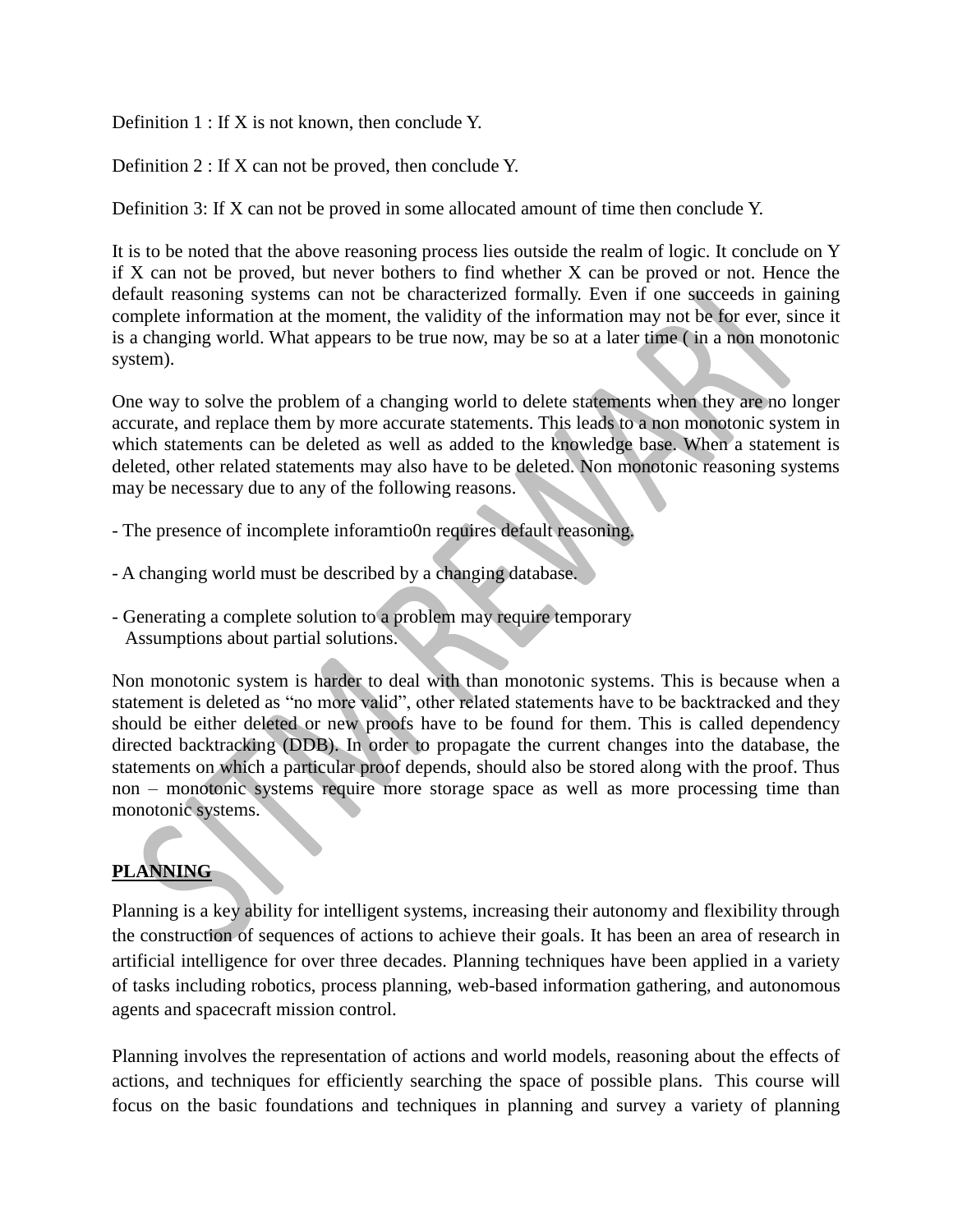systems and approaches. The class will be run as a lecture course with hands-on experience with state-of-the-art planning systems. Topics covered in the course will include: action and plan representation, reactive systems, hierarchical and abstraction planning, case-based planning, machine learning in planning, multi-agent planning, interacting with the environment, planning under uncertainty, and recent applications such as web service composition and workflow construction on the computational Grid.

The *planning* problem in Artificial Intelligence is about the decision making performed by intelligent creatures like robots, humans, or computer programs when trying to achieve some goal. It involves choosing a sequence of actions that will (with a high likelihood) transform the state of the world, step by step, so that it will satisfy the goal. The world is typically viewed to consist of atomic *facts* (state variables), and actions make some facts true and some facts false. In the following we discuss a number of ways of formalizing planning, and show how the planning problem can be solved automatically.

The most basic planning problem is one instance of the general s-t reachability problem for succinctly represented transition graphs, which has other important applications in Computer Aided Verification (reachability analysis, model-checking), Intelligent Control, discrete eventsystems diagnosis, and so on. All of the methods described below are equally applicable to all of these other problems as well, and many of these methods were initially developed and applied in the context of these other problems.

The methods discussed in this tutorial have strengths in different types of problems.

- Symbolic methods based on BDDs excel in problems with a relatively small number of state variables (up to one or two hundred), with a complex but regular state space.
- Explicit state-space search is generally limited to small state spaces, but the AI planning community has been successfully applying explicit state-space search also to very large state-spaces, when their structure is simple enough to allow useful heuristic distance estimates, and when there are plenty of plans to choose from.
- Methods based on logic and constraints (SAT, constraint programming) are strong on problems with relatively high numbers of state variables and not too long plans, especially when constraints about the structure of the solution plans and the reachable state-space are available.

### Models of state transition systems

Most works on planning use a *state-transition system* model (we often just write *transition system*), in which the world/system consists of a (finite or infinite) number of states, and actions/transitions change the current state to a next state. (Exceptions to this are planning with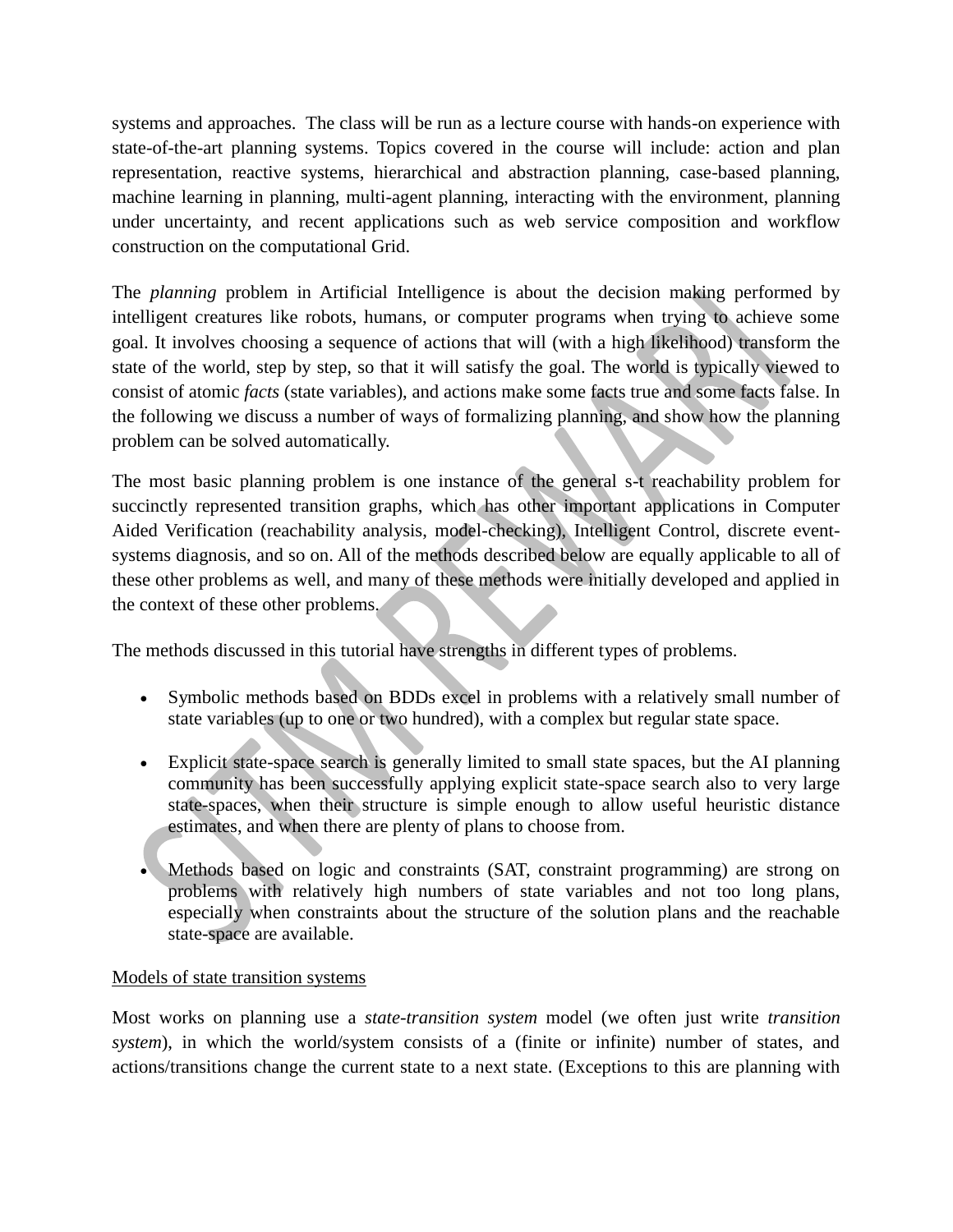Hierarchical Task Networks (HTN), and planning problems closer to Scheduling, in which the world states are not represented explicitly.)

There are several possible representations for state-transition systems. A state-transition system can be represented as an arc-labeled directed multi-graph. Each *node* of the graph is a *state*, and the arcs represent actions. An "action" is usually something that can be taken in several states, with the same or different effects. All the arcs corresponding to one action are *labeled* with the name of the action. There may be more than one action that moves us from state A to state B, and this means that there are more than one arc from A to B (this is why we said that the graph is a multi-graph.)

When states are represented as valuations of state variables, an action can be represented as a *procedure* or a *program* for changing the values of the state variables by making value assignments to them. Below we explain a couple of possibilities how these procedures can be defined.

Each of these action representations describes a *binary relation* on the set of all states: what are the possible pairs *(s,s')* of current state *s* and its successor state *s'*.

# **STRIPS**

The simplest language used for formalizing actions is the STRIPS language. In STRIPS, the state variables have the domain {0,1} (equivalently {FALSE, TRUE}), and an action consists of three sets of state variables, the PRECONDITION, the ADD= $\{a_1, a_2, ..., a_n\}$  list, and the DELETE= $\{d_1, d_2, ..., d_m\}$  list (it is assumed that ADD and DELETE don't intersect.)

An action is possible in a state if all the variables in PRECONDITION have the value 1. Taking the action corresponds to executing the following program, consisting of assignment statements only:

 $a_1 := 1$  $a_2 := 1$ ...  $a_n := 1$  $d_1 := 0$  $d_2 := 0$ ...  $d_m := 0.$ 

All the assignments are instantaneous and take place simultaneously. In STRIPS planning, a *goal* is usually expressed as a set of state variables. A state is a *goal state* if all of the goals have the value 1 in it.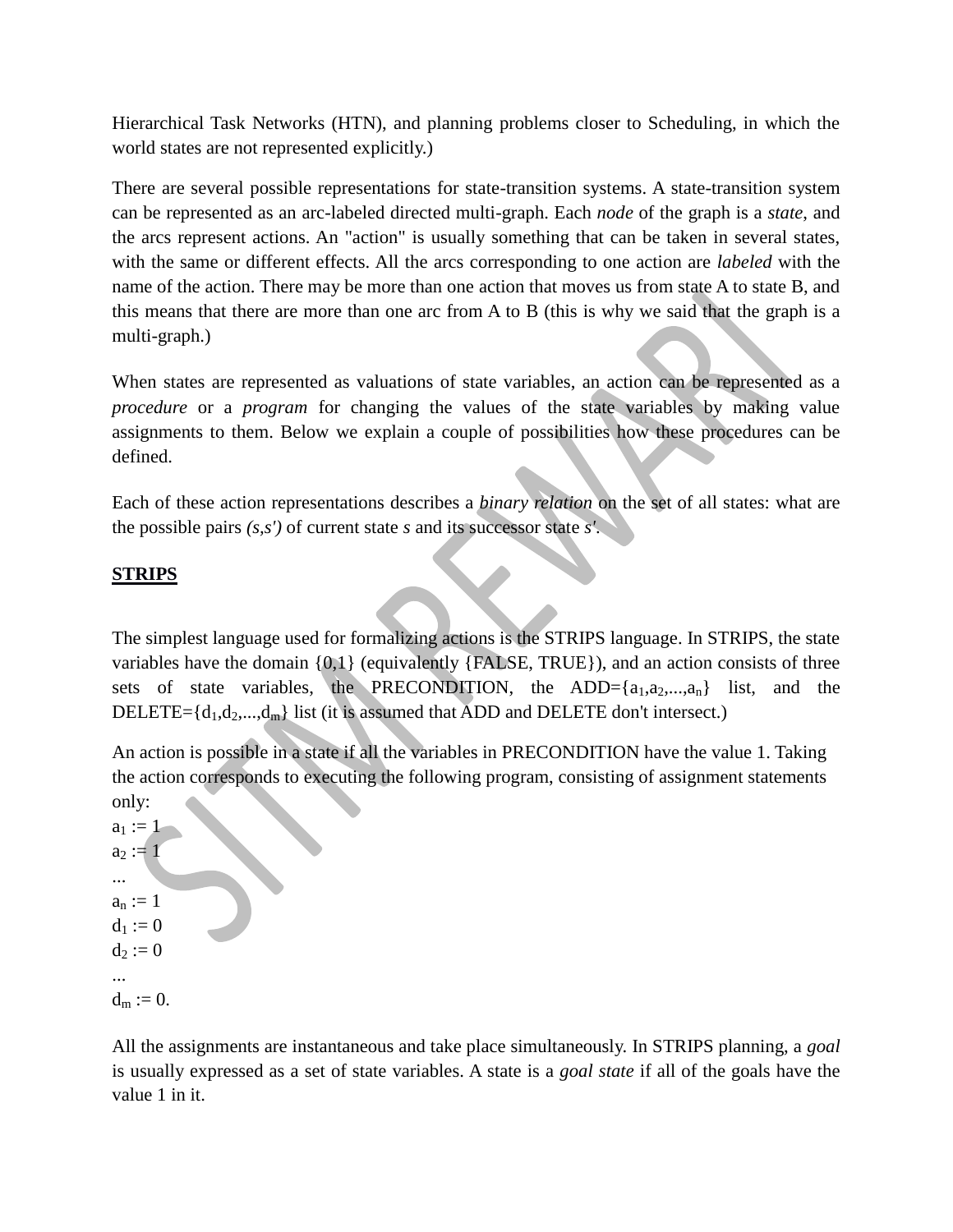### PLANNING IN SITUATION CALCULUS

The idea behind **situation calculus** is that (reachable) states are definable in terms of the actions required to reach them. These reachable states are called situations. What is true in a situation can be defined in terms of relations with the situation as an argument. Situation calculus can be seen as a relational version of the [feature-based representation of actions.](http://artint.info/html/ArtInt_203.html)

Here we only consider single agents, a fully observable environment, and deterministic actions.

Situation calculus is defined in terms of situations. A **situation** is either

- *init*, the initial situation, or
- $\bullet$  *do(A,S)*, the situation resulting from doing action *A* in situation *S*, if it is possible to do action *A* in situation *S*.

A situation can be associated with a state. There are two main differences between situations and states:

- Multiple situations may refer to the same state if multiple sequences of actions lead to the same state. That is, equality between situations is not the same as equality between states.
- Not all states have corresponding situations. A state is **reachable** if a sequence of actions exists that can reach that state from the initial state. States that are not reachable do not have a corresponding situation.

Some  $do(A, S)$  terms do not correspond to any state. However, sometimes an agent must reason about such a (potential) situation without knowing if *A* is possible in state *S*, or if *S* is possible.

A **static** relation is a relation for which the truth value does not depend on the situation; that is, its truth value is unchanging through time. A **dynamic** relation is a relation for which the truth value depends on the situation. To represent what is true in a situation, predicate symbols denoting dynamic relations have a situation argument so that the truth can depend on the situation. A predicate symbol with a situation argument is called a **fluent**.

A dynamic relation is axiomatized by specifying the situations in which it is true. Typically, this is done inductively in terms of the structure of situations.

- Axioms with *init* as the situation parameter are used to specify what is true in the initial situation.
- A **primitive** relation is defined by specifying when it is true in situations of the form *do(A,S)* in terms of what is true in situation *S*. That is, primitive relations are defined in terms of what is true at the previous situation.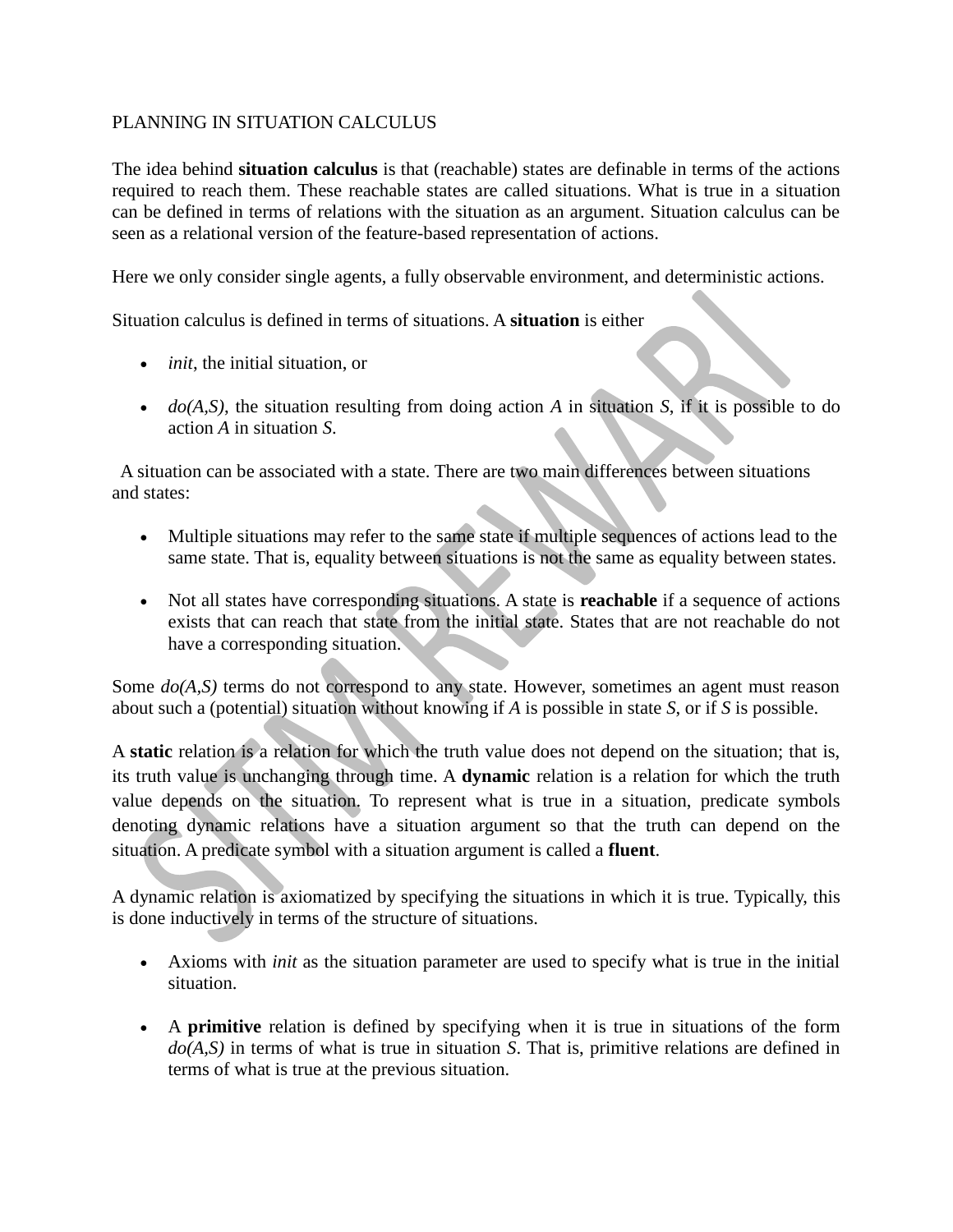- A **derived** relation is defined using clauses with a variable in the situation argument. The truth of a derived relation in a situation depends on what else is true in the same situation.
- Static relations are defined without reference to the situation

# **Partial-order planning**

**Partial-order planning** is an approach to [automated planning](https://en.wikipedia.org/wiki/Automated_planning) that leaves decisions about the ordering of actions as open as possible. It contrasts with **total-order planning**, which produces an exact ordering of actions. Given a problem in which some sequence of actions is required in order to achieve a goal, a **partial-order plan** specifies all actions that need to be taken, but specifies an ordering of the actions only where necessary.

# **Partial-order plan**

A **partial-order plan** or **partial plan** is a plan which specifies all actions that need to be taken, but does not specify an exact order for the actions when the order does not matter. It is the result of a partial-order planner. A partial-order plan consists of four components:

- A set of **actions** (also known as **operators**).
- A **[partial order](https://en.wikipedia.org/wiki/Partial_order)** for the actions. It specifies the conditions about the order of some actions.
- A set of **causal links**. It specifies which actions meet which preconditions of other actions. Alternatively, a set of **bindings** between the variables in actions.
- A set of **open preconditions**. It specifies which preconditions are not fulfilled by any action in the partial-order plan.

In order to keep the possible orders of the actions as open as possible, the set of order conditions and causal links must be as small as possible.

A plan is a solution if the set of open preconditions is empty.

A **linearization** of a partial order plan is a total order plan derived from the particular partial order plan; in other words, both order plans consist of the same actions, with the order in the linearization being a [linear extension](https://en.wikipedia.org/wiki/Linear_extension) of the partial order in the original partial order pla

The forward and regression planners enforce a total ordering on actions at all stages of the planning process. The CSP planner commits to the particular time that the action will be carried out. This means that those planners have to commit to an ordering of actions that cannot occur concurrently when adding them to a partial plan, even if there is no particular reason to put one action before another.